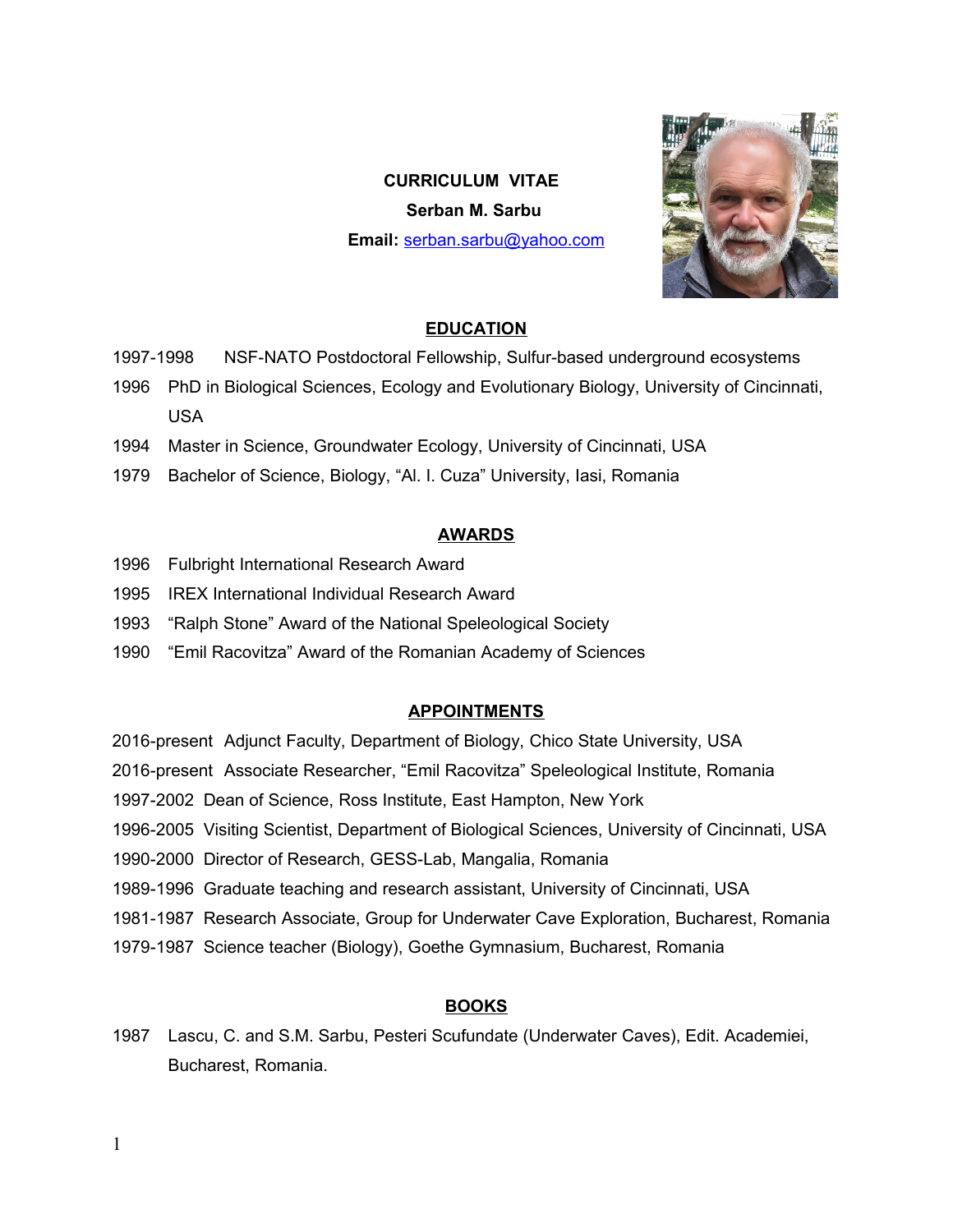#### **PUBLICATIONS**

- 2018 Nae, A., S.M. Sarbu and I. Weiss, *Kryptonesticus georgescuae* spec. nov. from Movile Cave, Romania (Araneae: Nesticidae), *Arachnologisches Mitteilungen,* 55:22-24.
- 2017 Stocchino, G.A., Sluys R., Kawakatsu M., S.M. and R. Manconi, A new species of freshwater flatworm (Platyhelminthes, Tricladida, Dendrocoelidae) inhabiting a chemoautotrophic groundwater ecosystem in Romania. European Journal of Taxonomy, 342:1–21. https://doi.org/10.5852/ejt.2017.342
- 2015 Brad, T., C. Fišer, C., J-F. Flot and S. M. Sarbu, *Niphargus dancaui* sp. Nov. (Amphipoda, Niphargidae) – a new species thriving in sulfidic groundwaters in southeastern Romania, *European Journal of Taxonomy*, 164:1-28. <https://doi.org/10.5852/ejt.2015.164>
- 2015 Fiser, C., R. Lustrik, S. Sarbu, J-F. Flot and P. Trontelj, Competitive interactions and character displacement, but no environmental filtering and convergence, *Plos One*, 10:1- 13.
- 2015 Konec, M., S. Prevorcnik, S.M. Sarbu, R. Verovnik, and P. Trontelj, Parallels between two geographically and ecologically disparate cave invasions by the same species, *Asellus aquaticus* (Isopoda, Crustacea), *J. of Evolutionary Biology*. 10-1111:1-12.
- 2015 Falniovski A. and S. Sarbu, Two new Truncatelloidea species from Melissotrypa Cave in Greece (Caenogastropoda). *ZooKeys*, 530:1-14.
- 2014 Flot, J.-F., J. Baumeister, T. Brad, C. Fiser, A. Hillebrandt, S.M. Sarbu and S. Dattagupta, The *Niphargus-Thiotrix* associations may be widespread in sulfidic groundwater ecosystems: evidence from southeastern Romania, *Molecular Ecology,*  23(6):1405-1417.
- 2014 B. P. M. Ćurčić, B.P.M., S.M. Sarbu, R.N. Dimitrijević and S.B. Ćurčić, A new cave Pseudoscorpion from the region of Mangalia (Romania): Chthonius (Ephippiochthonius) borissketi n. sp. (Chthoniidae, Pseudoscorpiones), Archives of Biological Sciences, 66(2):955-961.
- 2013 Poggi, R. and S. M. Sarbu, Two new Pselaphine beetles from Movile Cave (Romania) (Coleoptera, Staphilinidae, Pselaphinae), *Annali del Museo Civico di Storia Naturale "G. Doria"*, 105:115-121.
- 2002 Forti, P., S. Galdenzi, S.M. Sarbu, The hypogenic caves: a powerful tool for the study of seeps and their environmental effects, *Continental Shelf Research,* 22:2373-2386.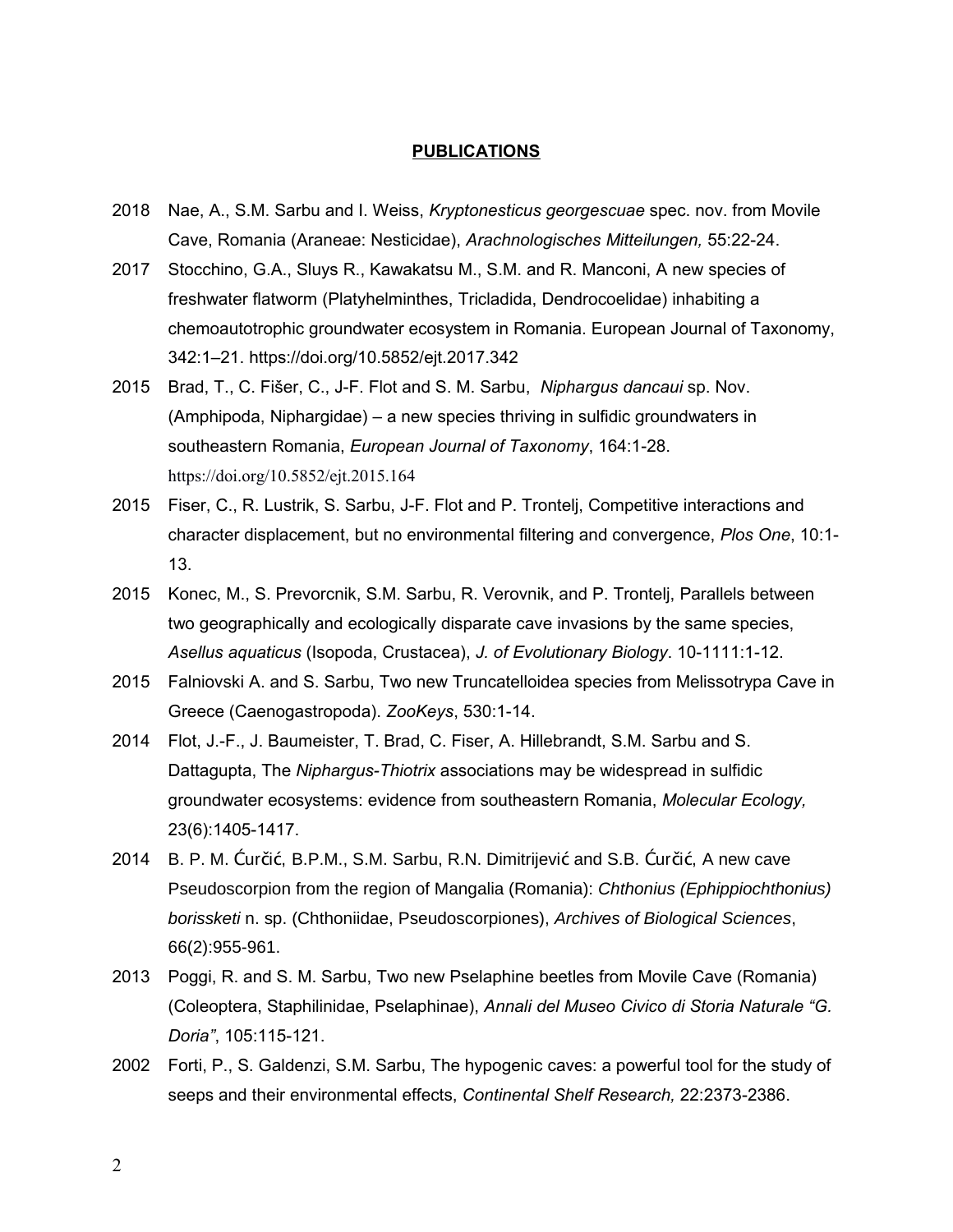- 2000 Vlasceanu, L., S.M. Sarbu, A.S. Engel and B.K. Kinkle, Acidic cave-wall biofilms in the Frasassi Gorge, Italy, *Geomicrobiology Journal,* 17(2):125-139.
- 2000 Sarbu, S.M., Movile Cave: a Chemoautotrophically Based Groundwater Ecosystem, *in* Subterranean Ecosystems, H. Wilkens, D.C. Culver and W.F. Humphreys (Editors), Elsevier, pp:319-343.
- 2000 Sarbu, S.M., S. Galdenzi, M. Menichetti, and G. Gentile, Geology and biology of the Frasassi caves in Central Italy: An Ecological Multi-disciplinary Study of a Hypogenic Underground Karst System, , *in* Subterranean Ecosystems, H. Wilkens, D.C. Culver and W.F. Humphreys (Editors), Elsevier, pp:359-378.
- 1999 Riess, W., O. Giere, O. Kohls and S.M. Sarbu, Anoxic thermomineral cave waters and bacterial mats as habitat for freshwater nematodes, *Aquatic Microbial Ecol.*, 18:157-164.
- 1999 Galdenzi S., M. Menichetti, S.M. Sarbu and A. Rossi, Frasassi cave: a biogenic hypogean karst system?, *Karst 99. Etudes de geographie physique*, pp: 101-108.
- 1998 Manoleli, D., Klemm, D.J. and S.M. Sarbu, *Haemopis caeca* sp.nov. (Annelida, Hirudine, Haemopidae) a troglobitic leech, from a chemoautotrophically based groundwater ecosystem in Romania. *Proceedings of the Biol. Society of Washington*, 111:222-229.
- 1997 Weiss, I. and S.M. Sarbu, Das unbekannte Manchen der Hohlenspinne *Hahnia caeca* n. comb., mit Hinweisungen zur Funktion der Tibial-Apophyse des mannliches Pedipalpus (Arachnida, Araneae, Hahniidae). *Verhandlungen des naturwissenschaftlichen Vereins Hamburg*, 36:163-171.
- 1997 Sarbu, S.M. and C. Lascu, Condensation corrosion in Movile Cave, *Journal of Karst and Cave Studies*, 59:99-102.
- 1996 Sarbu S.M., T.C. Kane, and B.K. Kinkle, A chemoautotrophically based groundwater ecosystem, *Science*, 272:1953-1955.
- 1996 Turk, S., B. Sket and S.M. Sarbu, Comparison between some epigean and hypogean populations of *Asellus aquaticus* (Crustacea: Isopoda: Asellidae) *Hydrobiologia*, 337:161-170.
- 1996 Karaman, G.S. and S.M. Sarbu, One new species of *Pontoniphargus* Dancau, 1970 (Amphipoda, Gammaridea, Nipharghidae) from Romania, *P. ruffoi*, N.sp., *Bolletino del Museo Civico di Storia Naturale di Verona*, 20: 569-582.
- 1995 Sarbu, S.M., C. Gheorghe, V. Popescu-Jarnea, L. Vlasceanu, R. Popa and C. Lascu, Stable isotope studies in Movile Cave, Trav*. Inst. Speol. "Emile Racovitza"*, 34:99-102.
- 1994 Sarbu S.M., B.K. Kinkle, L. Vlasceanu, T.C. Kane and R. Popa, Microbiological characterization of a sulfide-rich groundwater ecosystem, *Geomicrobiol. J.*, 12:175-182.